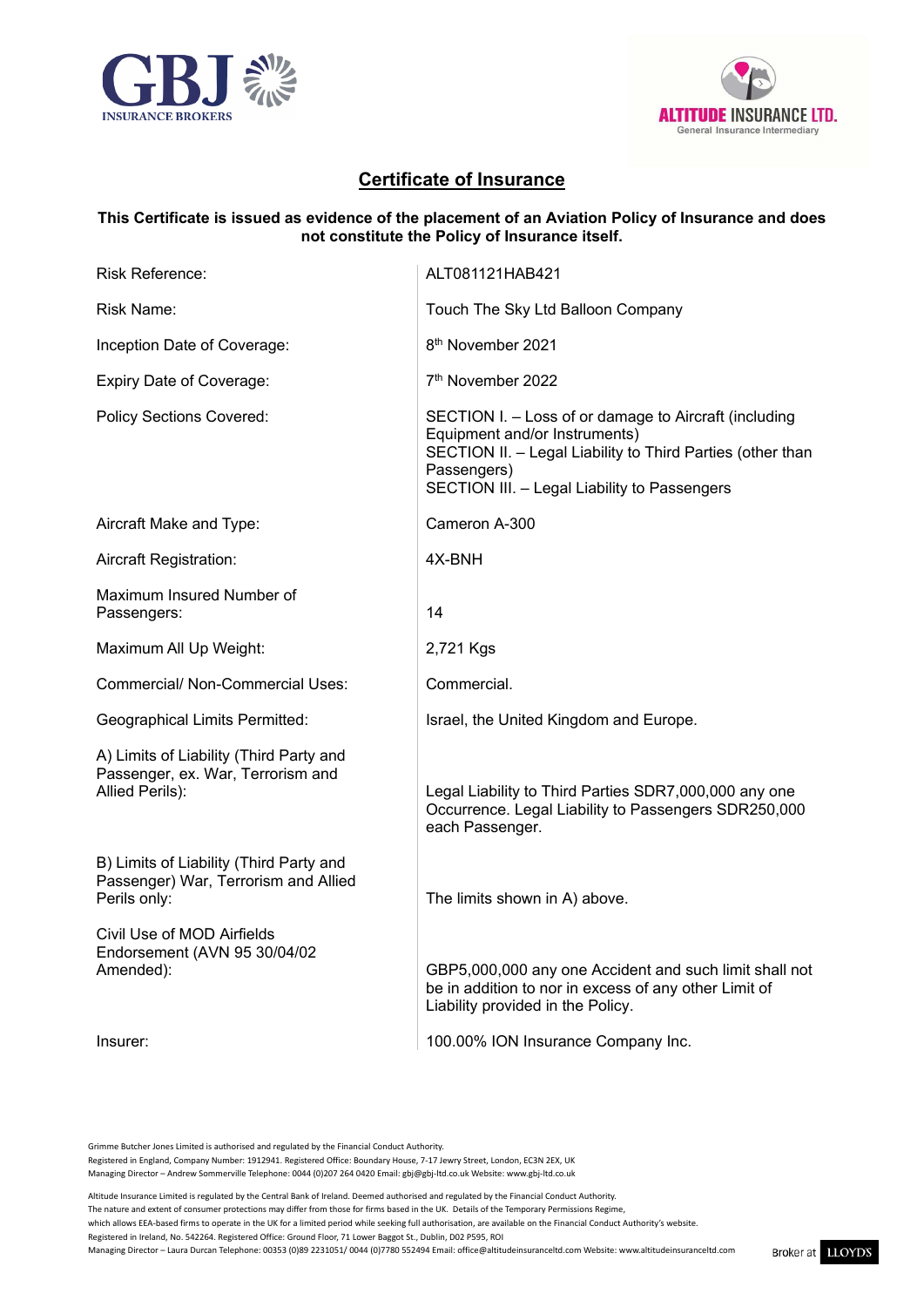



# **Certificate of Insurance**

### **This Certificate is issued as evidence of the placement of an Aviation Policy of Insurance and does not constitute the Policy of Insurance itself.**

| Risk Reference:                                                                                 | ALT081121HAB421                                                                                                                                                                                                     |
|-------------------------------------------------------------------------------------------------|---------------------------------------------------------------------------------------------------------------------------------------------------------------------------------------------------------------------|
| Risk Name:                                                                                      | Touch The Sky Ltd Balloon Company                                                                                                                                                                                   |
| Inception Date of Coverage:                                                                     | 8 <sup>th</sup> November 2021                                                                                                                                                                                       |
| Expiry Date of Coverage:                                                                        | 7 <sup>th</sup> November 2022                                                                                                                                                                                       |
| <b>Policy Sections Covered:</b>                                                                 | SECTION I. - Loss of or damage to Aircraft (including<br>Equipment and/or Instruments)<br>SECTION II. - Legal Liability to Third Parties (other than<br>Passengers)<br>SECTION III. - Legal Liability to Passengers |
| Aircraft Make and Type:                                                                         | Cameron A-400                                                                                                                                                                                                       |
| Aircraft Registration:                                                                          | 4X-BNK                                                                                                                                                                                                              |
| Maximum Insured Number of<br>Passengers:                                                        | 20                                                                                                                                                                                                                  |
| Maximum All Up Weight:                                                                          | 3,628 Kgs                                                                                                                                                                                                           |
| <b>Commercial/ Non-Commercial Uses:</b>                                                         | Commercial.                                                                                                                                                                                                         |
| Geographical Limits Permitted:                                                                  | Israel, the United Kingdom and Europe.                                                                                                                                                                              |
| A) Limits of Liability (Third Party and<br>Passenger, ex. War, Terrorism and<br>Allied Perils): | Legal Liability to Third Parties SDR7,000,000 any one<br>Occurrence. Legal Liability to Passengers SDR250,000<br>each Passenger.                                                                                    |
| B) Limits of Liability (Third Party and<br>Passenger) War, Terrorism and Allied<br>Perils only: | The limits shown in A) above.                                                                                                                                                                                       |
| Civil Use of MOD Airfields<br>Endorsement (AVN 95 30/04/02<br>Amended):                         | GBP5,000,000 any one Accident and such limit shall not<br>be in addition to nor in excess of any other Limit of<br>Liability provided in the Policy.                                                                |
| Insurer:                                                                                        | 100.00% ION Insurance Company Inc.                                                                                                                                                                                  |

Grimme Butcher Jones Limited is authorised and regulated by the Financial Conduct Authority.

Registered in England, Company Number: 1912941. Registered Office: Boundary House, 7-17 Jewry Street, London, EC3N 2EX, UK

Managing Director – Andrew Sommerville Telephone: 0044 (0)207 264 0420 Email: gbj@gbj-ltd.co.uk Website: [www.gbj-ltd.co.uk](http://www.gbj-ltd.co.uk/)

Managing Director – Laura Durcan Telephone: 00353 (0)89 2231051/ 0044 (0)7780 552494 Email[: office@altitudeinsuranceltd.com](mailto:office@altitudeinsuranceltd.com) Website[: www.altitudeinsuranceltd.com](http://www.altitudeinsuranceltd.com/)

Altitude Insurance Limited is regulated by the Central Bank of Ireland. Deemed authorised and regulated by the Financial Conduct Authority.

The nature and extent of consumer protections may differ from those for firms based in the UK. Details of the Temporary Permissions Regime,

which allows EEA-based firms to operate in the UK for a limited period while seeking full authorisation, are available on the Financial Conduct Authority's website.

Registered in Ireland, No. 542264. Registered Office: Ground Floor, 71 Lower Baggot St., Dublin, D02 P595, ROI